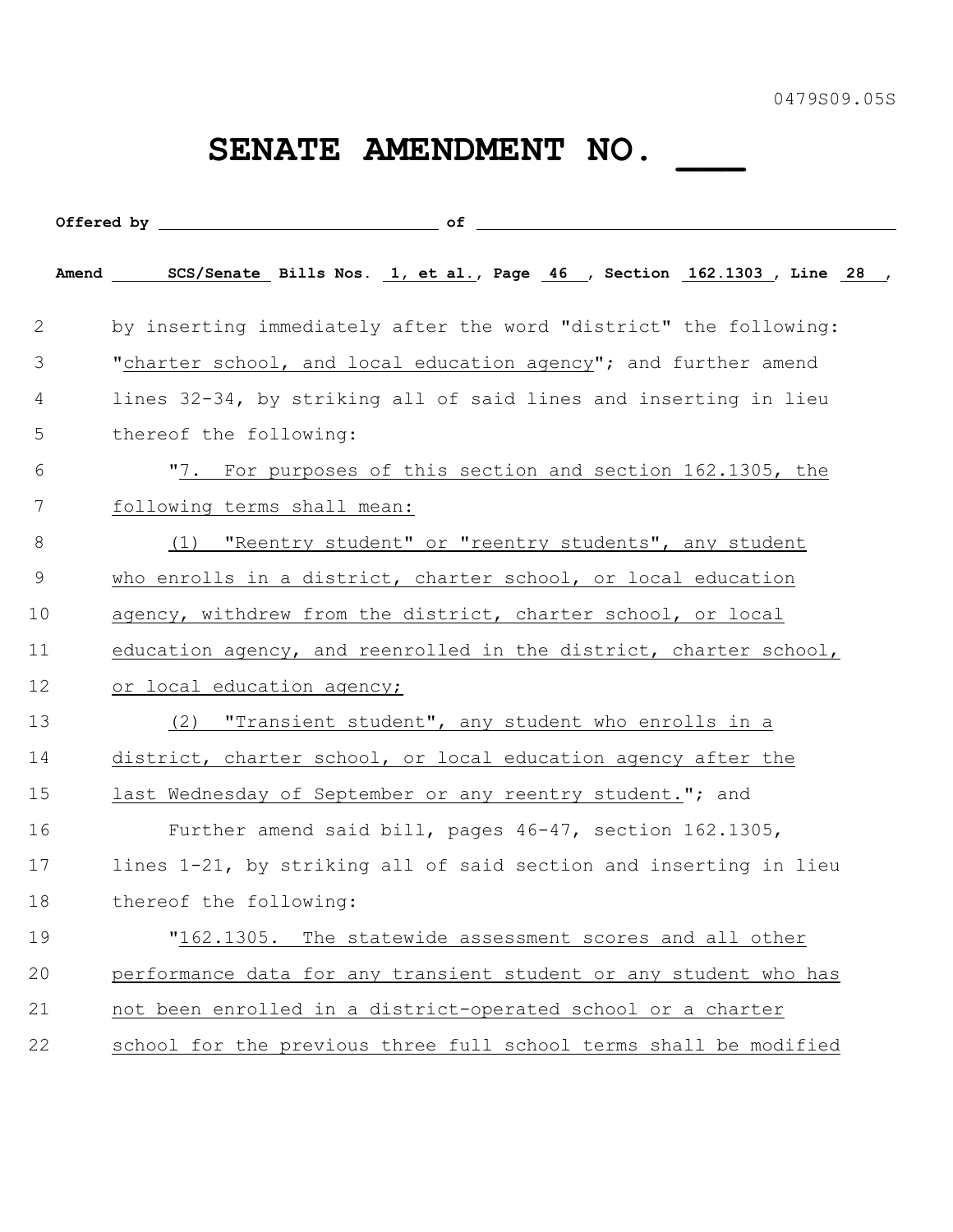in the following manner when calculating the district's or charter school's performance for purposes of the Missouri school improvement program, any successor assessment program, or scores on the annual performance report:

 (1) Any statewide assessment scores and all other performance data for any student who has not been enrolled in a district-operated school or charter school for the preceding full school term shall not be used when calculating the district's or charter school's performance for purposes of the Missouri school improvement program, any successor assessment program, or scores 11 on the annual performance report;

 (2) The statewide assessment scores and all other performance data for any student who has been enrolled in a district-operated school or charter school for the full preceding school term but has not been enrolled in a district-operated school or charter school for the full two preceding school terms shall be weighted at thirty percent of the weight assigned to a student who has been enrolled in a district-operated school or charter school for the full three preceding school terms when calculating the district's or charter school's performance for purposes of the Missouri school improvement program, any successor assessment program, or scores on the annual performance report; (3) The statewide assessment scores and all other performance data for any student who has been enrolled in a

- district-operated school or charter school for two full preceding
- school terms but has not been enrolled in a district-operated
- school or charter school for the full three preceding school
- terms shall be weighted at seventy percent of the weight assigned